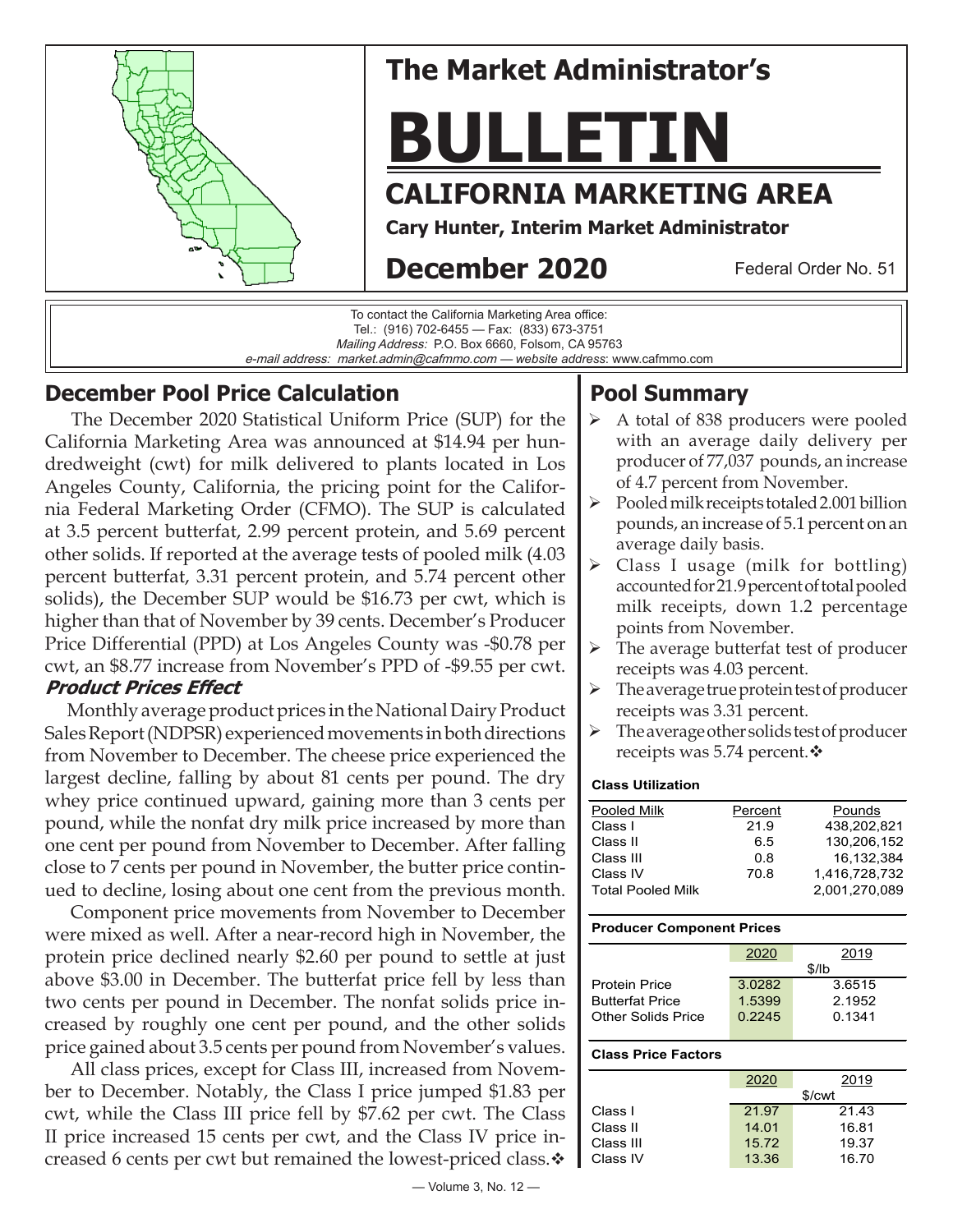#### **Class Utilization 2020 Under the California Federal Marketing Order**

 Class utilizations on the California Federal Marketing Order (CFMO) pool were mixed in 2020. Class I utilization was mostly stable near twenty percent of the pool, ranging from 12.9 million pounds in August 2020 to 15.5 million pounds in March 2020, on a daily average basis. Class I utilization in 2020 totaled just under 5.12 billion pounds—a decrease of 3.8 percent from 2019. Class II utilization was more variable than that of Class I and briefly dipped below 90 million pounds in April 2020—a first under the CFMO. Class III utilization was less than three percent of the pool for every month of 2020 except January, which was still well below 2019 levels. Class IV utilization, on the other hand, never dipped below 1.1 billion pounds over the course of the year; in fact, every month of 2020 posted year-over-year increases in Class IV utilization as compared to 2019. **Volatility in the Statistical Uniform Price**

 2020 was an unprecedented year for dairy markets. After starting out strong, markets were blindsided by Covid-19 and shutdowns of key dairy demand channels. These factors weighed heavily on prices. The CFMO Statistical Uniform Price (SUP) was no exception. The accompanying figure shows the CFMO SUP for 2019 and 2020. The SUP was well above year-over-year levels in January 2020, but by April the economic impacts of the coronavirus were realized, and the SUP posted a more than \$3.00 per hundredweight (cwt) decrease from March. The SUP bottomed out at \$11.95 per cwt in May 2020 and gradually recovered, though not without setbacks, to close the year at \$14.94 per cwt.

 In the first quarter of 2020, the CFMO weighted average SUP was \$16.85 per cwt—roughly \$1.40 per cwt above that of 2019. The second quarter of 2020 saw the weighted average SUP plummet to \$12.66 per cwt, more than \$4.00 below that of 2019. The third quarter of 2020 saw an increase of almost \$2.00 in the weighted average SUP from Q2 2020 to \$14.58 but remained more than \$3.00 per cwt less than Q3 of 2019. The weighted average SUP declined again in Q4 of 2020, but December's SUP of \$14.94 per cwt marks the highest SUP since March. These sharp changes in the SUP are reflective of the large degree of uncertainty and fluctuation in dairy markets in 2020. As discussed in the November Bulletin, the SUP is expected to gradually recover moving into Q1 and Q2 of 2021.

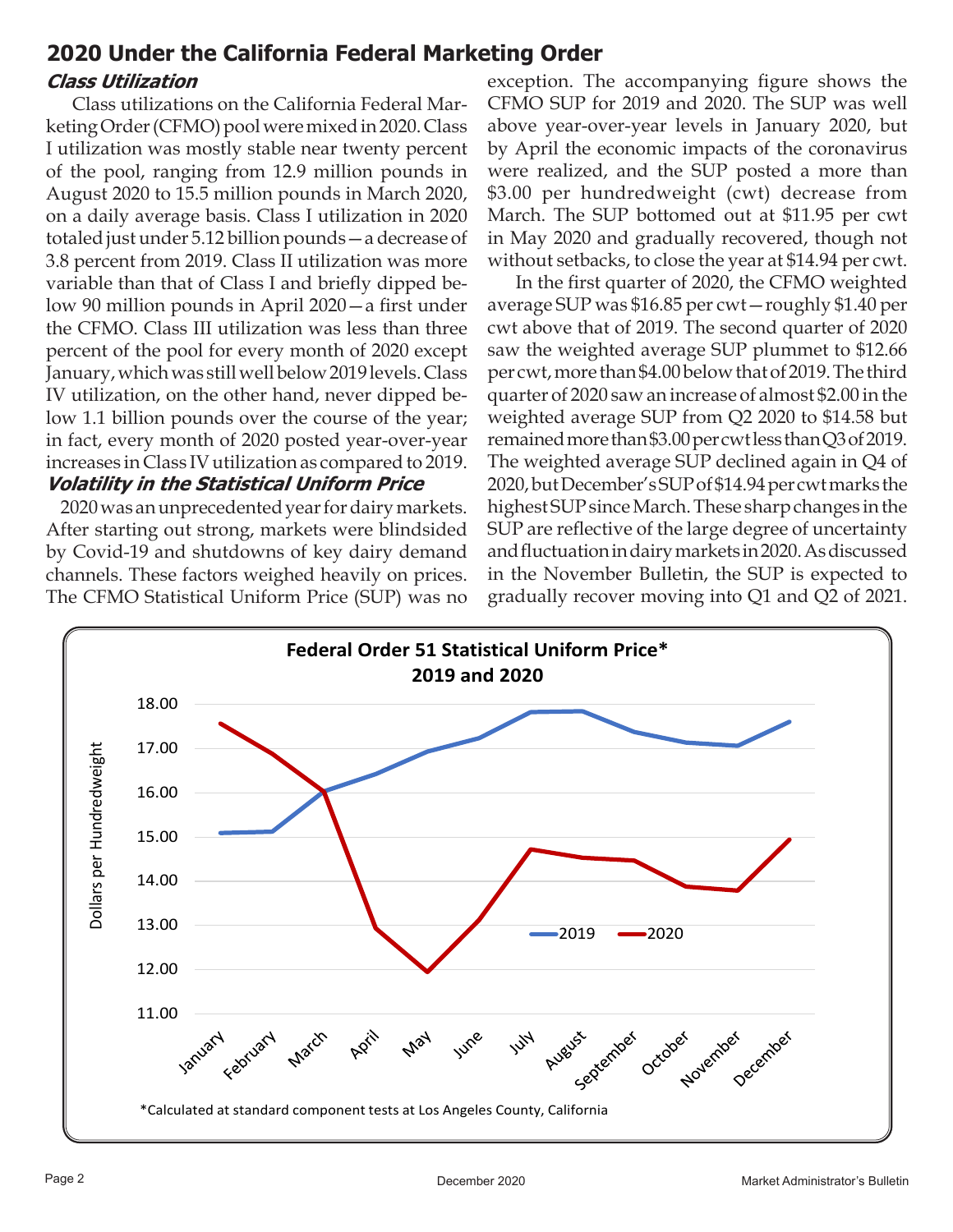

#### **Cheese, Protein Prices Soar**

 2020 saw record high cheese prices, including July's price of \$2.5873 per pound—the highest price since Federal Order Reform in 2000. In Federal Order price formulas, these cheese values are captured by the protein price. As a result, 2020 also saw a record high protein price in July 2020 of \$5.6294 per pound. The accompanying figure shows the 2019 and 2020 prices for the two components in producer milk most impactful to their milk checks: protein and butterfat. In 2019, the butterfat price exceeded the protein price from January until September. Since September 2019, the protein price has exceeded the butterfat price for every month to date. The spread between the two reached its highest level in November 2020, when the protein price was more than \$4.00 above the butterfat price. The largest spread in 2019, by comparison, was just under \$1.60 per pound. This change in component value represents a notable shift in the makeup of payments to California dairy farmers: in 2020 seventy-five percent of CFMO dairy farmers' gross payment<sup>1</sup> came from the protein in their milk, while protein's share of the total gross payment in 2019 was forty-one percent.

#### **Depooling**

 A phenomenon that is directly related to the high protein prices in 2020 was the low Class III utilization on the FO 51 pool. High protein prices led to strong Class III prices that climbed high above those of other classes. In fact, the Class III price rose above all other class prices in four months of 2020: June, July, October, and November. This atypical price relationship provided some handlers incentive to withhold their Class III milk, within certain limitations, from the CFMO pool; Class III milk represented just 2.93 percent of all milk pooled on the CFMO in 2020. $\div$ 

### **USDA Announces Contracts for Round 5 of the Farmers to Families Food Box Program**

 On January 19, 2021, USDA announced its approval of contracts for the fifth round of the Farmers to Families Food Box Program. This round includes an additional \$1.5 billion worth of food for nationwide distribution. In total, USDA has distributed more than 132 million food boxes to those affected by the pandemic. More information on the program is available at https://www.ams.usda.gov/selling[food-to-usda/farmers-to-families-food-box.](https://www.ams.usda.gov/selling-food-to-usda/farmers-to-families-food-box)

<sup>1</sup> Gross payment includes value of protein, butterfat, and other solids in producer milk, as well as the Producer Price Differential at Los Angeles County, California.